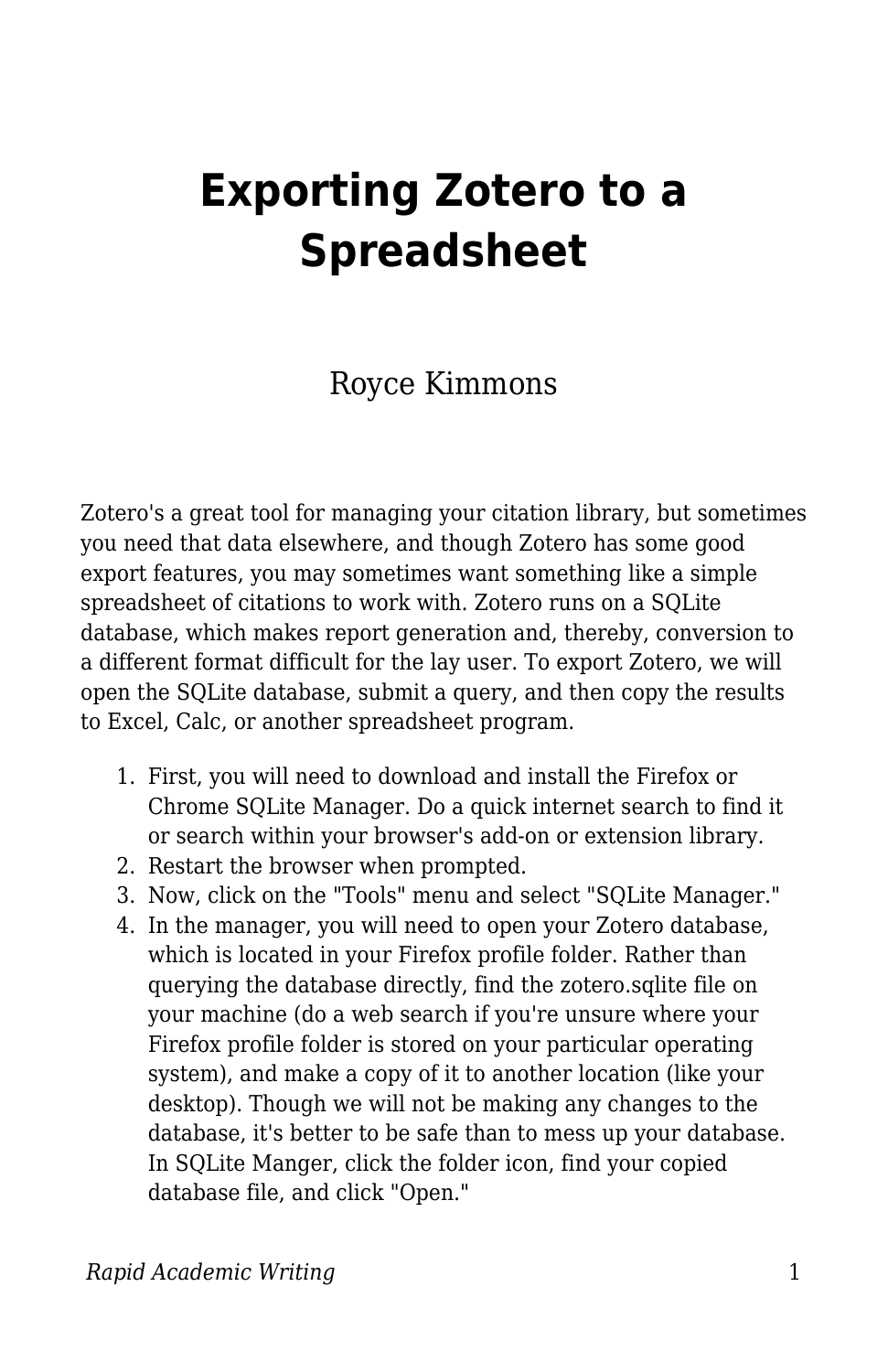- 5. This may take a moment. If a popup comes up saying that it's taking a while, just say continue (your database may be large).
- 6. Now that your database is open, click on the "Execute SQL" tab in the right pane.
- 7. In the "Enter SQL" box, replace the default "SELECT \* FROM tablename" with [this script query \[https://edtechbooks.org/](https://github.com/RoyceKimmons/Zotero-to-Excel-SQLite-Export/blob/master/export.sql) [iEZ\]](https://github.com/RoyceKimmons/Zotero-to-Excel-SQLite-Export/blob/master/export.sql).
- 8. Click "Run SQL." (Note: We are not making any changes to the database, just running a Select query. If you would like to make any conditional queries on the database, you can use the notes in the query to help you edit it directly, or you can just wait until you get the data to a spreadsheet program. Feel free to hit "Run SQL" as you make edits to see how the output changes.)
- 9. In the bottom pane, you will see your output. Left-click on the first entry, scroll all the way down, and then shift+left-click on the last entry to select them all.
- 10. Right-click on the selected entries and select "Copy Row(s) as CSV" (or use the MS Excel compatible option if appropriate).
- 11. Finally, open your favorite spreadsheet program, paste your results, and you're done.

(Note: If your spreadsheet does not break up the values properly, you will need to paste the text into Notepad or a similar text editor and save it as a file with the .csv extension. Then, go back to the spreadsheet and import the .csv file.)